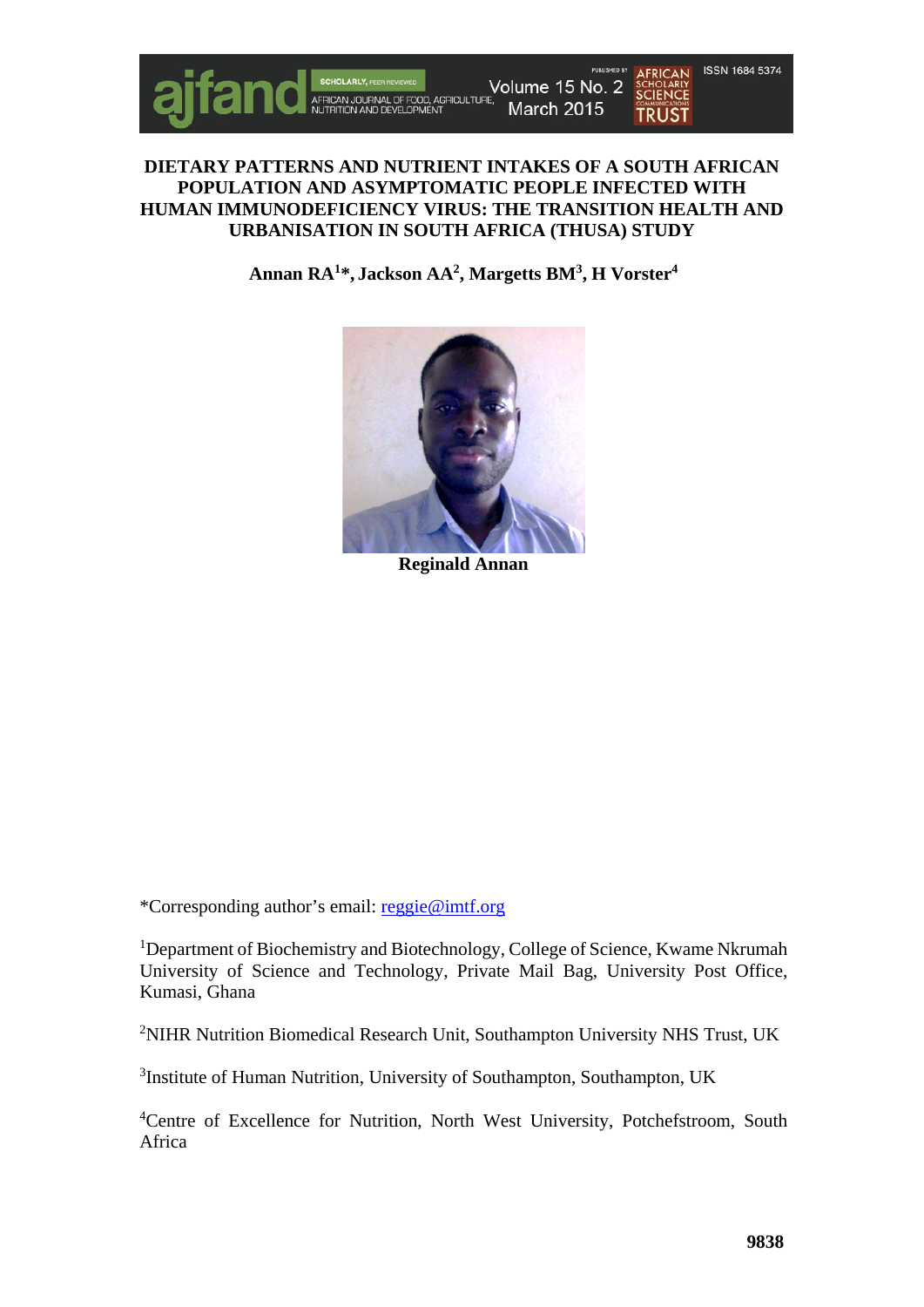

# **ABSTRACT**

There is increased emphasis on the quality of food and the overall pattern of micronutrient intake as an integral consideration for food security particularly among people living with HIV/AIDS (PLWHA). However, limited data exist on food consumption and nutrient intakes for populations in sub-Saharan Africa. The study examined dietary patterns and their relationship with nutrient intakes in HIV uninfected (HIV-) and infected (HIV+) adults in North-West Province, South Africa. In this crosssectional study, dietary and nutrient intakes were assessed with Quantitative Food Frequency Questionnaire (QFFQ) and FoodFinder software, respectively. Dietary patterns were determined using Principal Component Analysis. Participants' scores for the dietary patterns were related to nutrient intakes using Spearman Rank correlation and Generalised Linear Modelling (GENLIN). Four main dietary patterns were found in each population. The first three patterns were similar between the HIV- and HIV+ populations: "animal-based", associated with intake of foods of animal origin; "recommended" associated with a varied diet; and "staple-based". The fourth pattern was described as either 'eggs-and-breakfast-cereals' for the HIV- group or 'legumesand-vegetables' for HIV+ group. Scores for animal-based pattern showed strongest correlations  $(r)$  with nutrient intakes for both populations, notably zinc  $(r=0.54)$ , calcium  $(r=0.5)$ , potassium (r=0.54), vitamin A (r=0.5), and vitamin C (r=0.5), (p<0.001 for all). In the HIV+ group, the legumes-and-vegetables pattern was strongly associated with energy (r=0.64), vitamins D (r=0.51), E (0.51) and B<sub>1</sub> (r=0.55) (p<0.001 for all). Compared with the other patterns, the Staple-based and the recommended patterns showed the weakest associations with nutrient intakes. Generalised Linear Modelling confirmed stronger positive linear associations between scores of the animal-based diet and nutrients intake, compared with the other patterns. The findings suggest that the animal-based pattern was strongly associated with nutrients intake in both  $HIV +$  and HIV- populations. This raises the need for studies into dietary recommendations for promoting nutritional wellbeing for PLWHA in sub-Saharan Africa.

**Key words:** Dietary patterns; HIV/AIDS; THUSA, Nutrients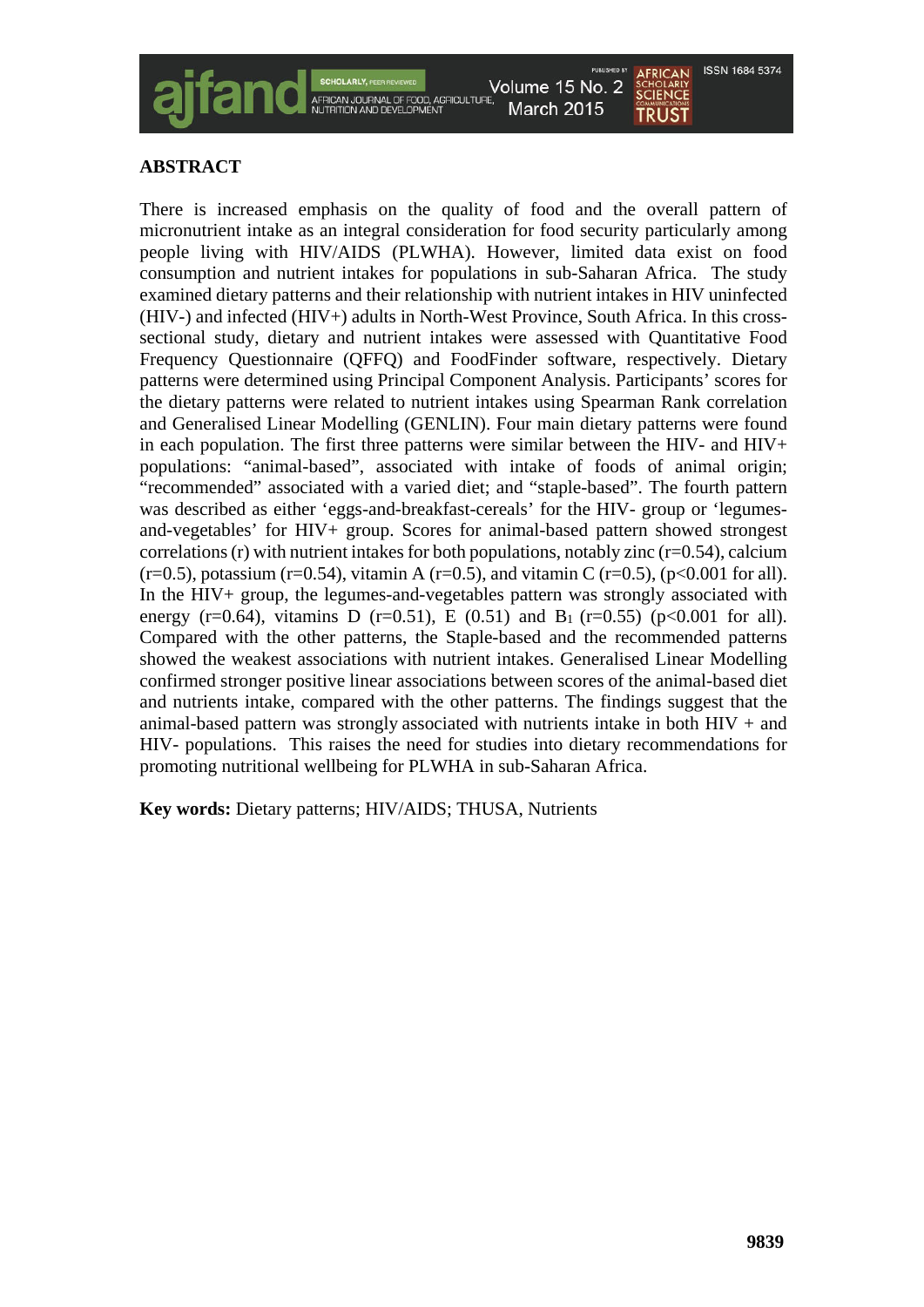#### ISSN 1684 5374 Volume 15 No. 2 **SCIENCE** March 2015 **TRUST**

# **INTRODUCTION**

The pattern of diet is an important determinant of overall pattern of nutrient intake, nutritional status and health among individuals and in populations but there is limited information on the patterns of habitual food consumption and nutrient intakes for populations in sub-Saharan Africa [1,2]. It is expected that these patterns vary widely and are changing with urbanisation and social mobility. For many, the quantity of available food is a matter of concern, but as with other parts of the world there is increased emphasis on the quality of the food and the overall pattern of micronutrient intake as an integral consideration for food security [3]. These concerns are amplified for People Living with HIV/AIDS (PLWHA).

Although it remains unclear the extent to which poor nutritional status predisposes an individual to HIV infection, it is widely agreed that the progression to AIDS and responsiveness to anti-retroviral therapy are modulated by nutritional status [4]. For PLWHA, there is enhanced immune impairment, secondary infection and severe wasting [5]. Inadequate dietary intake has been associated with wasting and poorer nutritional status in PLWHA, which contributes to enhanced disease progression [6]. Improving micronutrient status has been associated with lower mortality [7,8, 9] and improved CD4 cell count [8,9] and slower disease progression [8] in some studies and it can be concluded that poor nutritional status is likely to have an adverse effect on disease outcome in untreated PLWHA.

The introduction of Highly Active Anti-Retroviral Therapy (HAART) has contributed to the dramatic decline in HIV-related morbidity and mortality [10]. Treatment with ART can improve the clinical state by limiting viral replication and immune suppression [10]. However, patients with poor nutritional status who begin antiretroviral therapy have lower survival rates and more likely to die earlier than those with adequate nutritional status [4]. Adequate dietary intake and absorption are essential for achieving the benefits of antiretroviral treatment and reducing side effects of the drugs, whilst the therapy itself may increase appetite [4]. Dietary intake should therefore play an important role in the overall management and care for PLWHA.

Promotion of appropriate nutritional intake and healthy lifestyles is a strategy that was adopted by the International Conference on Nutrition for the global elimination or substantial reduction of malnutrition and diet-related diseases [12]. This led to development of the food-based dietary recommendations for healthy South Africans. The guidelines recommend people to eat a variety of foods, make starchy foods the basis of each meal and to eat lots of fruits and vegetables. The rest of the guidelines states that meat and dairy foods may be eaten daily, dried beans, peas, lentils, peanuts or soya should be eaten regularly, and sugars, fats and salt be used sparingly [13]. These recommendations are similar to what is currently recommended for PLHWA in South Africa [14].

The HIV epidemic is a major threat to development because it affects mainly the productive age-group and thus poses complex economic, social and cultural consequences on society. Sub- Saharan Africa continues to bear the greatest burden with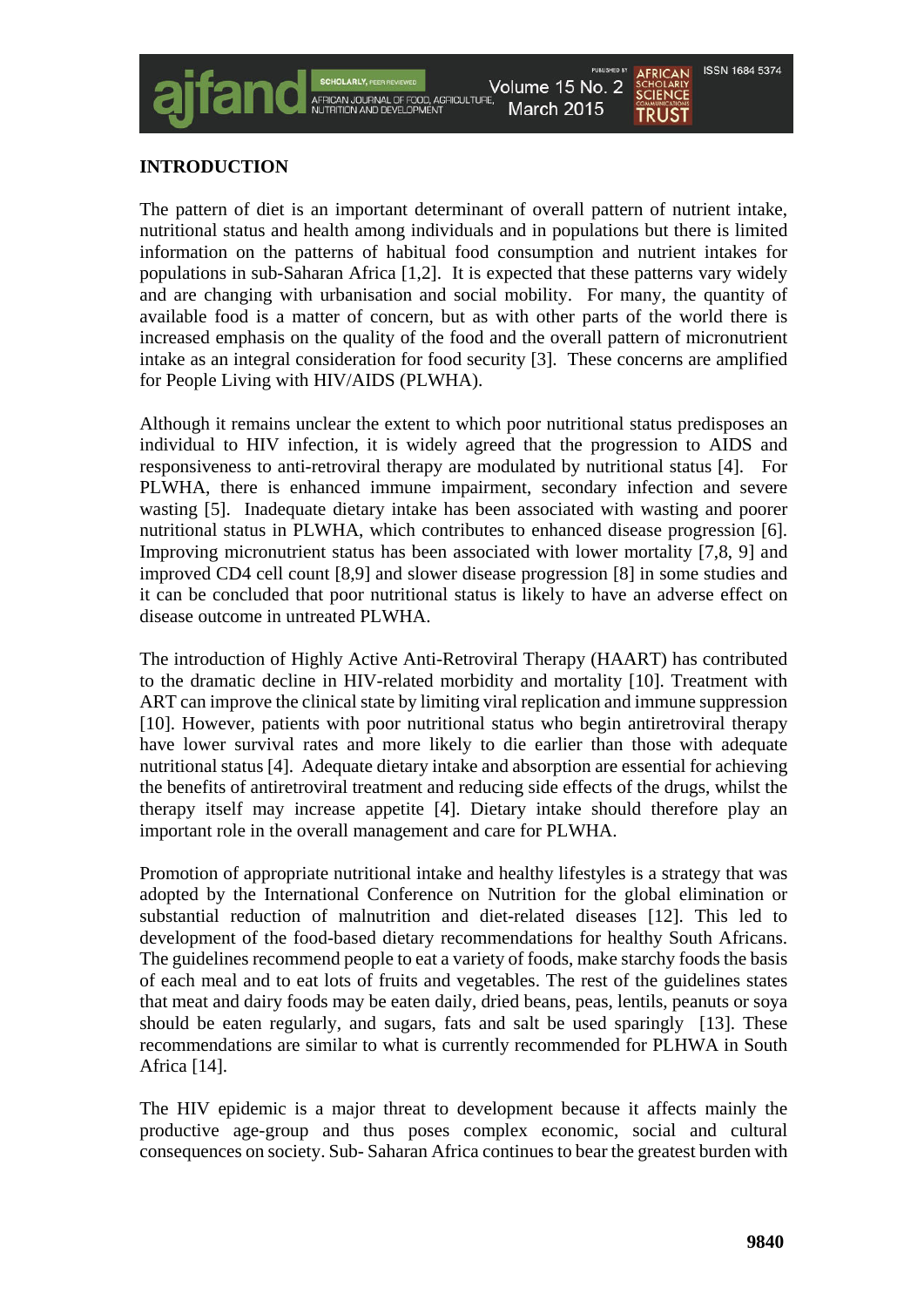ISSN 1684 5374 Volume 15 No. 2 **SCHOLARLY March 2015 TRUST** 

about 22.5 million of the 33.3 million currently estimated to be living with HIV in this region [15]. Given the magnitude of infections and current cost of anti-retroviral therapy, dietary advice will be an important consideration for the health and economic burden HIV imposes [16].

Much of the research on dietary considerations for PLWHA has been based on the use of nutrient supplements leading to guidelines, which are nutrient based rather than foodbased. These raise questions as to whether the food and nutrient intake of PLWHA are similar to the rest of the population, and whether or not there should be food- or nutrientbased guidelines which specifically address their needs. Any infection is likely to alter appetite, change nutrient requirements and increase nutrient losses, thereby predisposing to malnutrition [17]. The HIV infection and risk of secondary infection substantially increase nutritional vulnerability among PLWHA. Malnutrition exacerbates the effects of HIV by further weakening the immune system [18]. The overall effects of HIV infection such as weight loss, opportunistic infections and oxidative stress can modify the pattern of the need for nutrients and the dietary pattern which best fits the altered demands [18-20].

Dietary patterns describe what people eat because they capture the whole diet and are useful when developing guidelines or interpreting dietary data [21]. Data on how different dietary patterns influence nutrient intake and health for either non-infected or HIV-infected persons in Africa are needed. Information of this kind is an essential prerequisite for providing appropriate dietary guidelines for the general population or sub-groups such as PLWHA. The first challenge is to know what is currently consumed, and then determine the pattern that is more or less likely to be associated with health benefit, or disease progression. In this present study, researchers identified and compared patterns of dietary intake in non-infected and asymptomatic HIV infected adults, and their associations with nutrient intakes.

# **MATERIALS AND METHODS**

#### **Population and study design**

This study was carried out in the North-West Province of South Africa as part of the THUSA study. Detailed description of the sampling and data collection procedures have been published elsewhere [22]. A cross-sectional comparative design was chosen due to resource limitations. A team consisting of scientists and Setswana-speaking field workers used both qualitative and quantitative methods to gather information. The North-West University statistics team helped to design a model for subject recruitment, based on data of population density, ensuring that subjects from all levels of urbanisation were included, and statistical power (80%) was reached to show significant differences between subject groups. The sample consisted of 1854 healthy men and women, aged 15 years or more who were recruited from 37 randomly selected sites representing all the health districts in the province. Subjects aged below 15 years, pregnant and lactating women, those suffering from known and diagnosed diseases, such as heart disease, and diabetes, taking any form of chronic medication, and those with temperature above 37°C were excluded. At a later time, participants were screened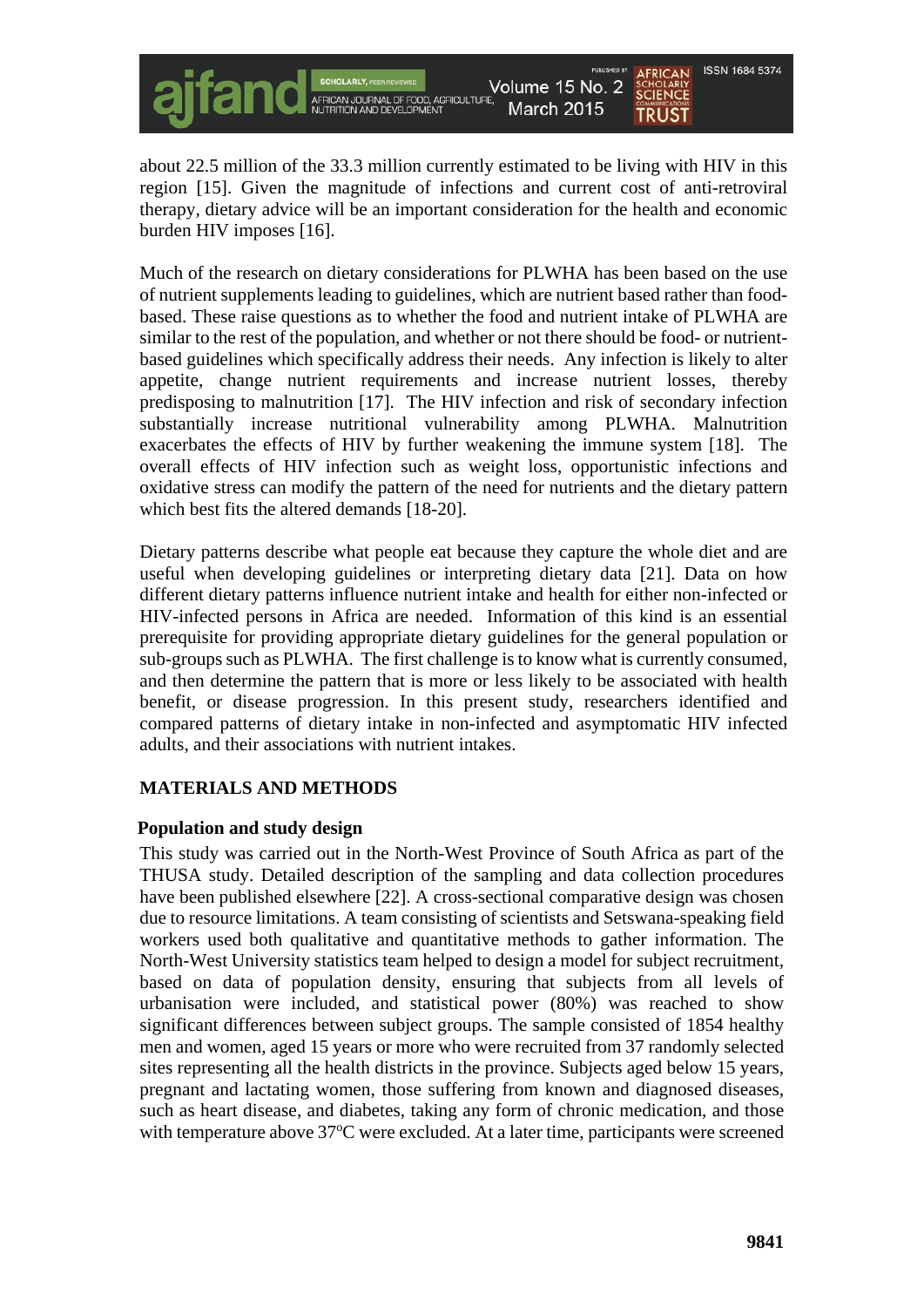

for HIV sero-positivity and 216 of the participants were found infected. Subjects were not on anti-retroviral therapy.

Dietary data were collected using a 145-item Quantitative Food Frequency Questionnaire (QFFQ), developed specifically for the study and validated against a 7 day weighed food intake. The food intake data were analysed using Food Finder programme in order to determine nutrient intakes. The various items in the QFFQ were grouped into 20 food groups that adequately described them. A detailed description of the development, reproducibility and validity of the QFFQ has been published [23, 24, 25].

#### **Statistical analysis**

All analyses (descriptive, correlations and principal component analysis) were done using SPSS software, version 17.0.1 (SPSS Inc., Chicago IL, USA). Statistical significance was set at  $p<0.05$  for all analyses. Socio-demographic characteristics of the population by HIV status were compared and statistical differences determined. To determine the dietary patterns, PCA was performed on the 20 food groups in SPSS. The PCA used here has been described in detail elsewhere [26]. The number of patterns which best represented the food intake of the population were selected based on the Scree plot as well as the interpretability of the factor loadings for the components (patterns) derived from the PCA technique. The factor loading is the coefficient that explains the correlations of each food item with a particular component (pattern). The larger it is, the greater the contribution of that food item to that component (pattern). In this study, loadings below 0.2 were considered weak associations with the components and were omitted whereas those above 0.2 were considered more informative. Labels were given to each component to describe the underlying dietary pattern as much as possible in order to enable reporting and discussion of the results. As part of the PCA, for each component, each subject was allocated a score (dietary pattern score), which indicated how each subject was related to a particular component (pattern). The scores were calculated by multiplying the factor loadings by the corresponding standardised values for each food, and summing across the food types. Each score had a mean  $=0$ and standard deviation  $= 1$ . The higher the score, the closer a subject's diet was associated with the identified component (pattern).

#### **Determination of associations between dietary patterns and nutrient intake**

To enable the association between dietary patterns and nutrient intake to be explored, two different analyses were performed. First Spearman rank correlation was performed between dietary pattern scores and nutrient intake levels, controlling for the effect of energy intake, as well as other likely confounders such as age, gender, urbanisation and smoking status. Secondly, the dietary scores were split into thirds (lower, middle and upper thirds) and using the Generalised Linear Modelling (GENLIN) option in SPSS, the relative change in nutrient intakes by increasing thirds of dietary scores were estimated, using the lower thirds as reference. These estimates were adjusted for energy intake and the socio-demographic factors. The parameter estimates are presented as 95% CI. The rationale for GENLIN was to show the direction of associations between dietary pattern score categories and nutrient intakes.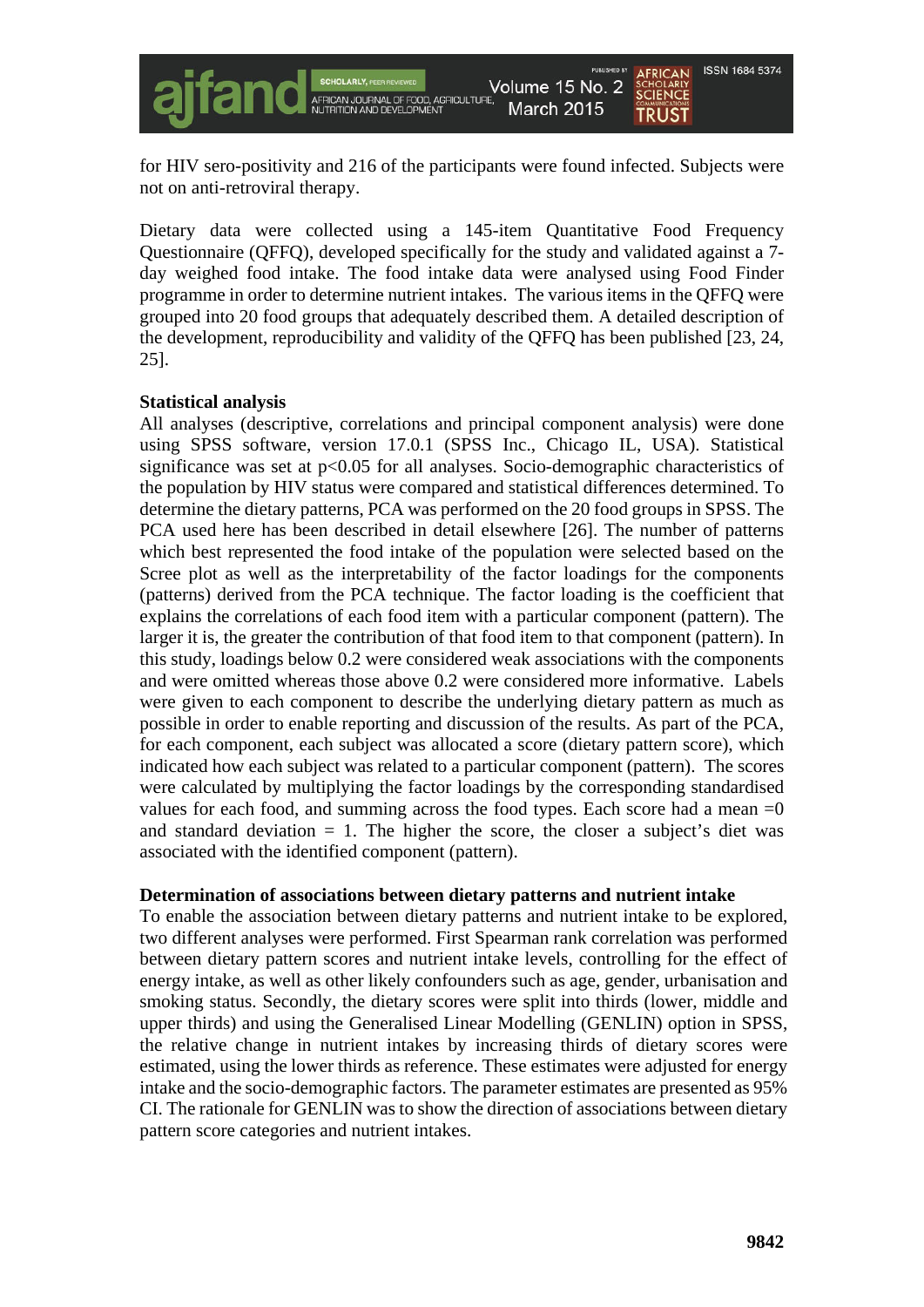

#### **Ethical approval**

This study was approved by the Ethics Committee of Potchefstroom University (approval no. 4M5-95) and informed written consents were obtained from the participants. The study was jointly funded by National Research Foundation, South African Medical Research Council, South African Sugar Association, The Dry Bean Producers Organization and Potchefstroom University.

# **RESULTS**

#### **Characteristics of study participants by HIV infection status**

Of the total population of 1854, there were 1595 (88.1%) HIV- and 216 (11.9%) HIV+ subjects **(Table 1).** The prevalence of HIV infection decreased with age with the highest prevalence in the 25-34 years group. Prevalence of infection was higher in those who were not married, were Tswana speakers with lower educational attainment (below standard 6) and those with a household income less than 1000R (about £80). The prevalence was higher in urban compared with rural dwellers and in smokers compared with non-smokers. The HIV prevalence was significantly different  $(p<0.05)$  within the urbanisation level and age categories. There were no differences in the mean intakes for any of the food groups between those uninfected and infected with HIV.

#### **Dietary patterns**

Based upon PCA, four main components (patterns) of dietary intake for both HIV– and HIV+ populations were identified **(Table 2**). The first three were similar in both populations but the fourth was different. The similarity was shown by the similar foods for the patterns between the two populations as well as the factor loadings of the food groups (p>0.05). These patterns cumulatively explained about 44% of the variability in food intake in both populations. The first pattern recorded positive factor loadings of 0.6 and above for foods groups such as red meat, chicken, fish and dietary fat, and factor loadings 0.3 and below for fruits and vegetables in both groups. This component was broadly described as predominantly "animal-based", and explained 14.8% and 17% of the variability within the HIV– and HIV+ populations, respectively.

The second pattern recorded positive factor loadings for fruits (0.4) and vegetables (0.5), potato  $(0.6)$ , bread  $(0.4)$ , cereals  $(0.3)$  and milk  $(0.2)$ ; and negative factor loadings for fat  $(-0.7)$  and fish  $(-0.7)$  in the HIV+ group, similar to the HIV-, explaining 11.7% and 10% variability within the HIV- and HIV+, respectively. This pattern depicted a low fat but varied dietary pattern and was thus termed "recommended" dietary pattern since it described a pattern of dietary intake broadly similar to the guidelines recommended currently for South Africans (13, 14).

The third component recorded positive loadings for maize meal in the HIV+ group  $(0.6)$ and 'Samp' (a staple diet made from maize meal and rice) in the HIV- group (0.7). It was described as a "Staple-based" dietary pattern, explaining 9.3% and 8.6% of variability within the HIV– and HIV+, respectively.

The fourth pattern recorded positive factor loadings for egg (0.4), bread (0.5), breakfast cereal (0.5) and maize meal in the HIV-, explaining 8.6% variability in this group and this component was denoted "egg-and-breakfast-cereals". In the HIV+ population,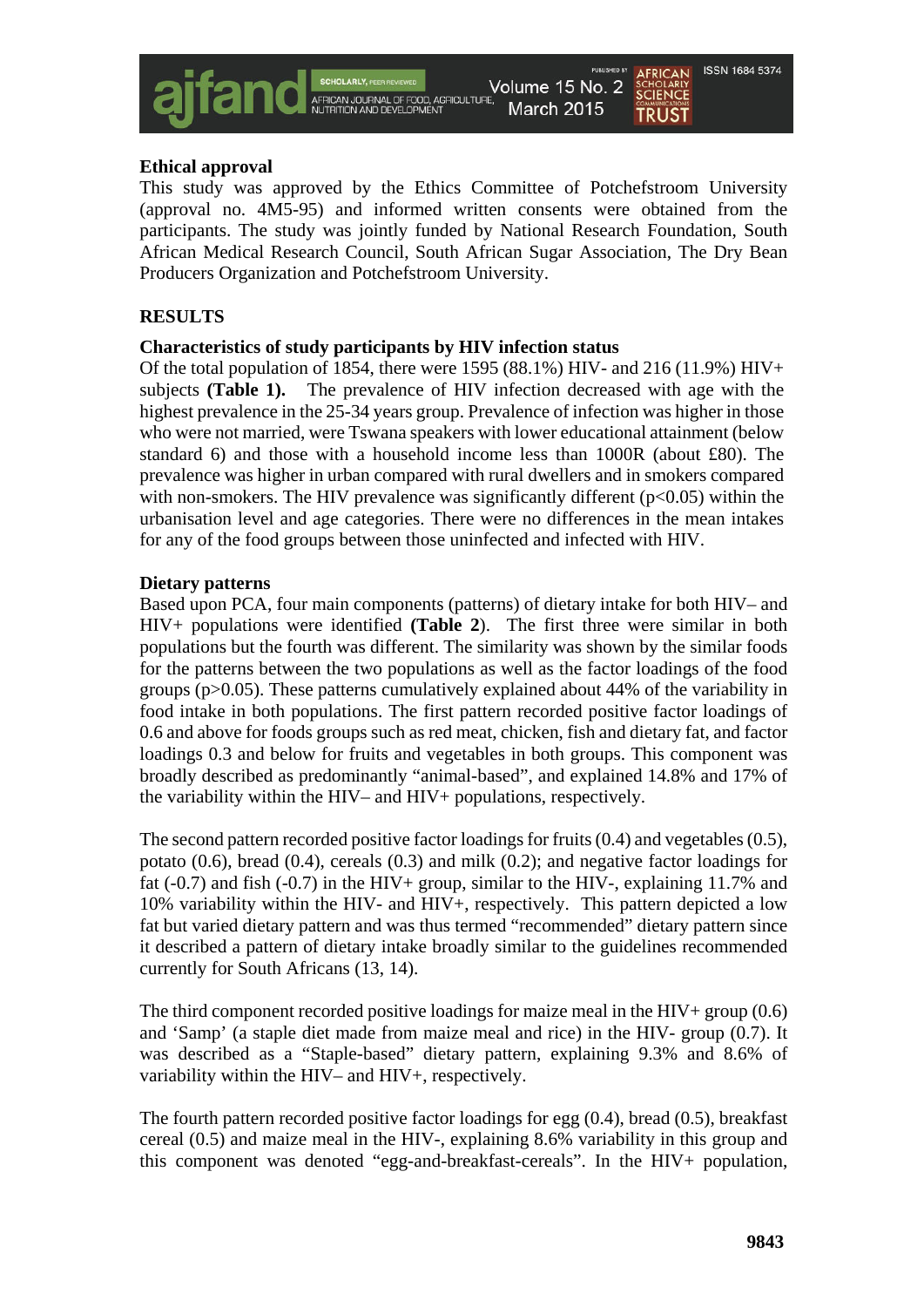

positive factor loadings were for legumes (0.5), potatoes (0.4), vegetables (0.3) and bread (0.2) and so this pattern was described as predominantly "legumes-andvegetables". The pattern explained 7.7% of variability in this group.

### **Associations between dietary patterns and nutrient intake**

After adjusting for energy intake, age, gender, smoking and urbanisation status, the scores of the animal-based dietary pattern were more strongly correlated  $(p<0.001)$  with both macronutrients and micronutrients than the other dietary patterns for both HIVand  $HIV+$  populations especially total fat  $(r=0.53)$ , polyunsaturated Fat (PUFA)  $(r=0.42)$ , zinc (r=0.54), calcium (r=0.54), potassium (r=0.5), iron (r=0.44), vitamins A  $(r=0.5)$ , C  $(r=0.49)$ , and B<sub>9</sub>  $(r=0.37)$  in the HIV+ population. P values for all were <0.001 (**Table 3**). The recommended and staple-based patterns showed the weakest and least significant associations with nutrient intakes compared with the rest (correlations were all 0.3 or less between these two patterns for all nutrients). For the HIV- group, the eggs-and-breakfast-cereals pattern was strongly associated with energy  $(r=0.52)$ , carbohydrate (r=0.54), vitamin B<sub>1</sub> (r=0.46) and polyunsaturated Fat (PUFA) (r=0.48),  $(p<0.001$  for all) whereas in the HIV+, the legumes-and-vegetables pattern was more strongly associated with energy (r=0.64), carbohydrate (r=0.66), vitamin B<sub>1</sub> (r=0.55), D  $(r=0.51)$  and E  $(r=0.51)$ ,  $(p<0.001$  for all) than the animal, recommended and staplebased patterns.

#### **Linear associations between the dietary patterns and nutrient intakes**

In this section, all p values were less than 0.01 unless otherwise stated. Using GENLIN, significant positive linear associations were observed between the animal-based dietary score and all macronutrients in the HIV– population except carbohydrate that recorded negative linear associations (**Tables 4**). For the recommended pattern, dietary score showed significant positive linear associations with energy, total fat, saturated fat and fibre. For the staple-based, dietary score showed significant positive linear association with energy, total protein, carbohydrate, PUFA and fibre and negative association with saturated fat  $(p<0.05)$ . For the egg-and-breakfast-cereals diet, scores showed positive linear associations with energy, total protein, carbohydrate, PUFA and fibre. Similar associations were observed in the HIV+ group (data not shown).

For the mineral elements and vitamins, animal-based dietary scores showed significant positive linear associations with almost all the nutrients assessed including calcium, iron, zinc, and vitamins A, B2, B3, B5, B9, C, D and E irrespective of HIV status. For the recommended diet, dietary score showed significant positive linear relationships with Ca, Fe ( $p<0.05$ ), K, vitamins B<sub>5</sub>, B<sub>9</sub> and E in the HIV– population and for only Ca and K in the HIV+ group. For the staple diet, scores recorded significant positive associations with vitamins  $B_1$ ,  $B_5$  and E in the HIV– and with vitamin  $B_5$  in the HIV+ group. For the egg-and-breakfast-cereals pattern, dietary score recorded significant positive linear associations with Fe, and vitamins  $B_1$ ,  $B_5$ ,  $B_9$ ,  $D$  and  $E$  intakes in the HIV–, whereas for legumes-and-vegetables, significant positive linear associations were observed with Zn, Fe, vitamins  $B_5$  and D in the HIV+ population.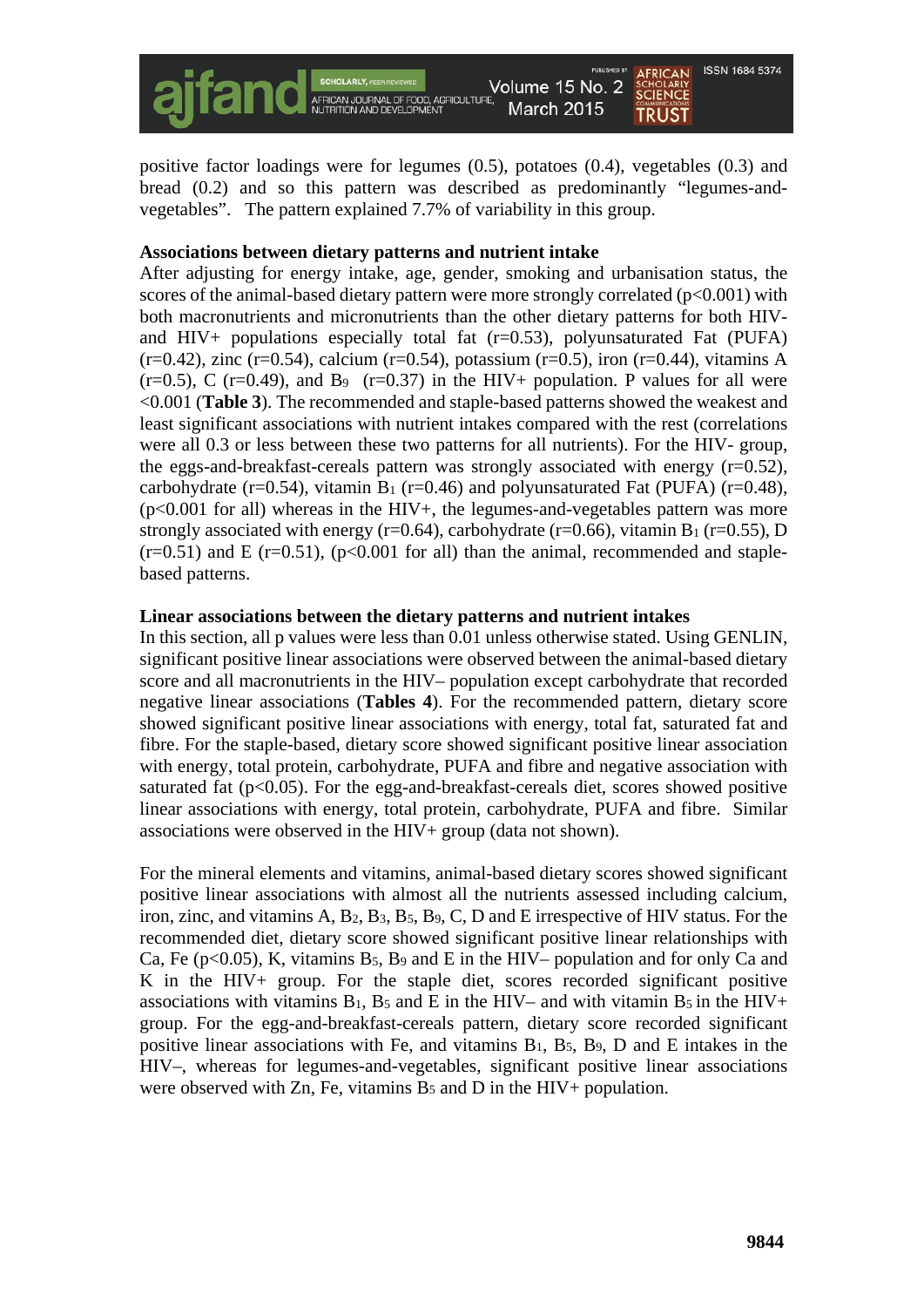

# **DISCUSSION**

Comparing the four dietary patterns, the recommended pattern, represented a broader dietary pattern similar to the current recommended dietary guidelines for people in South Africa, including those infected with HIV. The pattern is also comparable to similar diets described as "healthy" in the literature, characterised by high fruits and vegetables and low dietary fat intake [27]. The animal-based diet on the other hand, was similar to the western type diet [28], described as predominantly animal and animalbased foods associated with elevated dietary cholesterol and saturated fat, and increased risk of cardiovascular disease and obesity [29]. A shift towards western type of diet has been reported in South Africa and found to be associated with increased disease risk [1]. It is on this basis that current dietary guidelines for South Africa are structured to encourage a varied and low fat dietary pattern, similar to that described as recommended in this study [13].

Distinct differences existed in the observed associations between scores of different dietary patterns and nutrient intakes. The animal–based diet showed the strongest association with intake of micronutrients. The recommended and staple-based dietary patterns showed the weakest associations with intake of both macro and micronutrients. The legumes-and-vegetables and egg-and-breakfast-cereals patterns on the other hand showed more positive associations with macronutrient intakes and some micronutrients. Further analyses using GENLIN, confirmed that all the four dietary patterns were generally associated with increased intake of macronutrients including dietary fibre. Some differences were, however, observed mainly regarding associations between the patterns and the different forms of fat. However, for the minerals and vitamins, the animal-based diet showed stronger linear associations with almost all nutrients assessed in both HIV- and HIV+ populations unlike the other patterns.

Together, these data show that the pattern of diet can exert an important influence on the overall pattern of nutrient intake in both HIV- and HIV+ people. This observation is particularly of greater significance in the cases of asymptomatic HIV+, where disease progression has been associated with poorer nutrient intake [7, 8]. In this study, HIV infected subjects whose dietary pattern was animal-based were more likely to have better nutrients intake, especially micronutrients, including fat. Hence an animal-based dietary may be more recommended. However, in a healthy population, where the goal of dietary intake is generally to reduce fat intake, maintain healthy weight, prevent obesity and cardiovascular risks, such dietary pattern may be less desirable although it is associated with better micronutrient intake.

Limited data exist on dietary patterns and nutrient intake for PLWHA [5]. Hendricks and colleagues found that asymptomatic PLWHA in the US who followed a fast food and fruit drinks dietary pattern had lower dietary fiber intake, highest viral load, and lowest Cluster of Differentiation 4 (CD4) cell count compared with people who followed a fruit, vegetable and low fat dietary pattern. The latter had higher protein, dietary fibre, micronutrient intakes, BMI and CD4 [5]. This suggests that a fruit, vegetable and low dairy dietary pattern favoured better nutrient intake. In our study however a predominantly animal-based dietary pattern was associated with better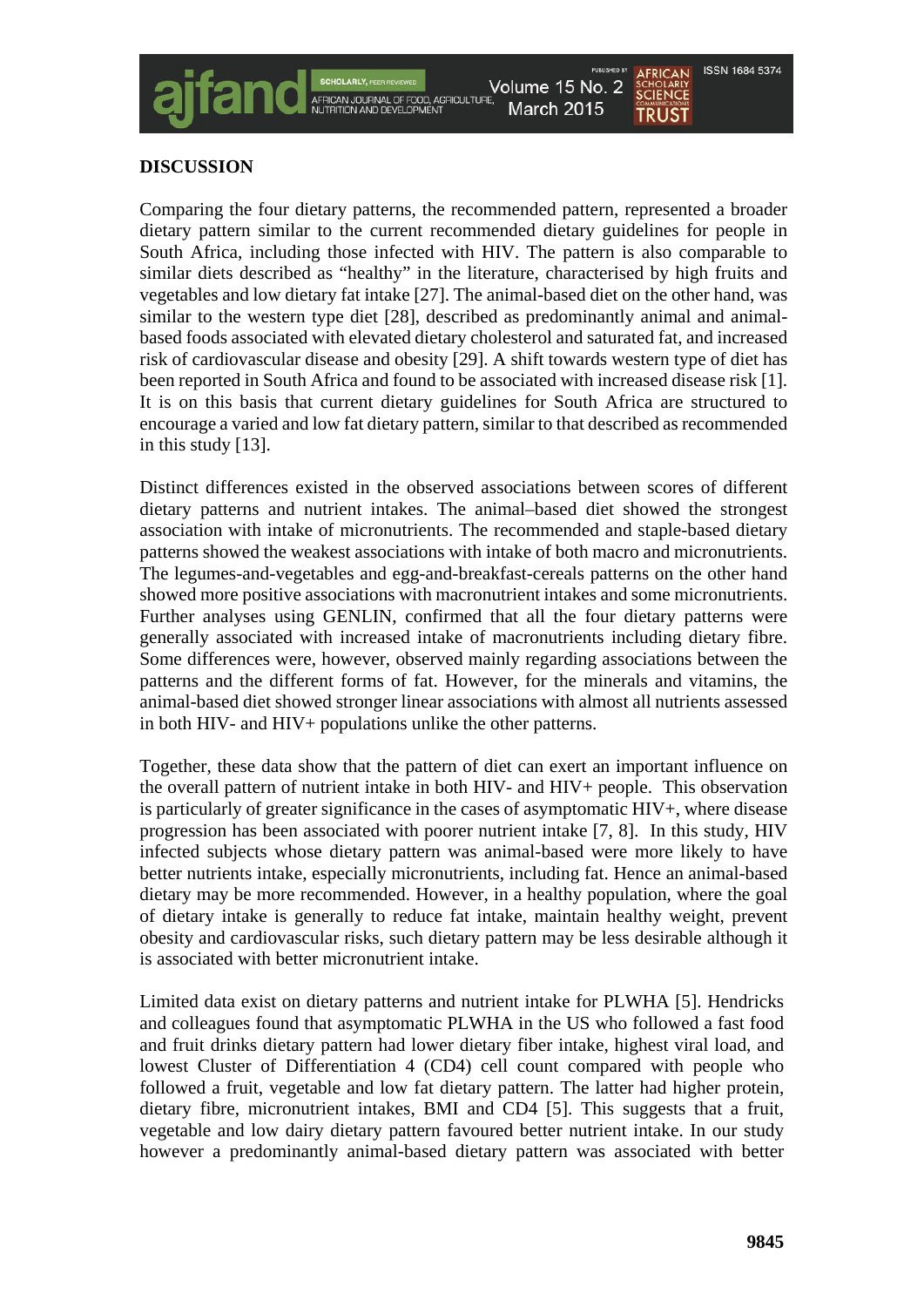

nutrient intake. Considering our findings and findings by Hendricks and colleagues [5], it is possible that a desirable dietary pattern for PLWHA may vary from population to population.

The PCA technique has been found useful in characterizing patterns of dietary intake in populations [30]. In this study, for each population, it was possible to account for higher variability (about 44%) in food intake using PCA than other studies [30]. In PCA, the proportion of explained variance per factor decreases with the number of variables entered [26] and this study involved fewer food groups than in the study by Northstone and colleagues [30].

In conclusion, among four main dietary patterns observed in each study group, a predominantly animal-based dietary pattern was associated with better nutrients intake in general especially for micronutrients in the HIV+ population in contrast to a varied low fat dietary recommendation for this population. Whether these differences in nutrient intakes make a major difference to health in this population is not certain but the results present the need for an in-depth investigation of this in sub-Saharan Africa. This may have potentially important implications for policy in this region where the prevalence of HIV infection is staggering and the potential for nutrition in its management significant.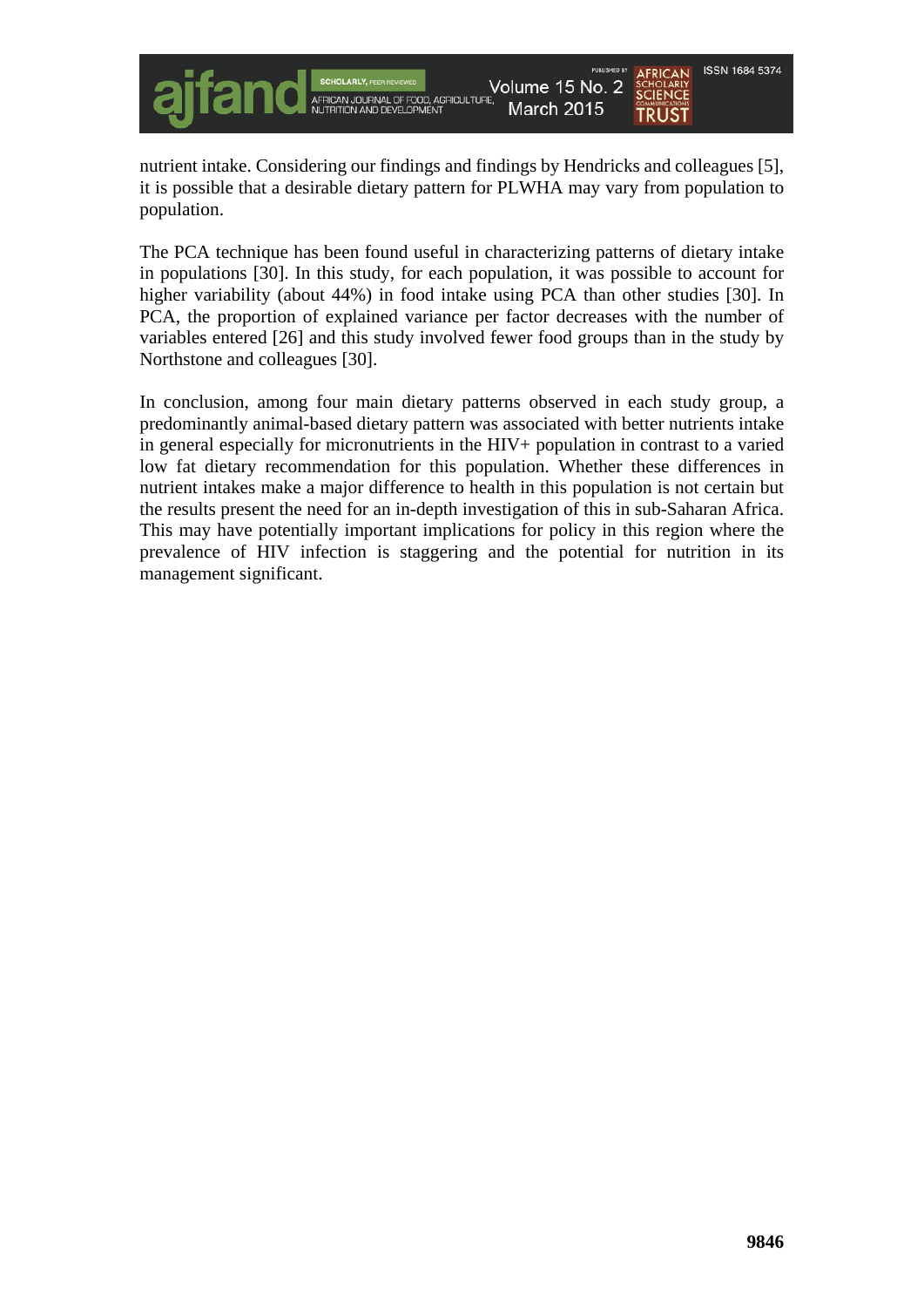|                           | HIV-        | $HIV+$                 | Total       | P value |
|---------------------------|-------------|------------------------|-------------|---------|
|                           |             | Number of subjects (%) |             |         |
| Age group                 |             |                        |             |         |
| 15-24                     | 350 (21.9)  | 52(24.1)               | 402(22.2)   | 0.027   |
| 25-34                     | 390 (24.5)  | 72(33.3)               | 462(25.5)   |         |
| 35-44                     | 324(20.3)   | 42 (19.4)              | 366 (20.2)  |         |
| 45-54                     | 283 (17.7)  | 25(11.6)               | 308 (17.0)  |         |
| 55-64                     | 172 (10.8)  | 17(7.9)                | 189 (10.4)  |         |
| $65+$                     | 76(4.8)     | 8(3.7)                 | 84 (4.6)    |         |
| Language                  |             |                        |             |         |
| Tswana                    | 1198 (74.4) | 153(70.8)              | 1351 (74.3) | 0.10    |
| Afrikaans                 | 32(2.0)     | 4(1.8)                 | 36(2.0)     |         |
| Xhosa                     | 163(10.2)   | 27(12.5)               | 190(10.5)   |         |
| Xulu                      | 30(1.9)     | 4(1.8)                 | 34(1.9)     |         |
| Others                    | 179(11.2)   | 27(12.5)               | 206(11.3)   |         |
| <b>Marital</b> status     |             |                        |             |         |
| Not Married               | 316(49.5)   | 62(59.0)               | 378 (50.9)  | 0.30    |
| Married                   | 244 (38.2)  | 34(32.4)               | 278 (37.4)  |         |
| Divorced                  | 13(2.0)     | 2(1.9)                 | 15(2.0)     |         |
| Widowed                   | 65(10.2)    | 7(6.7)                 | 72(9.7)     |         |
| <b>Education</b>          |             |                        |             |         |
| None                      | 349 (21.9)  | 37(17.1)               | 386 (21.3)  | 0.20    |
| $<$ std 6                 | 512(32.1)   | 63(29.2)               | 575 (31.8)  |         |
| St 6-8                    | $321\,20.1$ | 56 (25.9)              | 377 (20.8)  |         |
| St 9-10                   | 412 (25.9)  | 60(27.8)               | 472(26.1)   |         |
| <b>Household income</b>   |             |                        |             |         |
| R0-100                    | 292 (18.2)  | 41(19.0)               | 354 (19.2)  | 0.1     |
| R <sub>101</sub> -500     | 498 (31.0)  | 66 (30.6)              | 564 (30.6)  |         |
| R501-1000                 | 396 (24.7)  | 55(25.5)               | 451 (24.5)  |         |
| R1001-2000                | 238 (14.8)  | 32(14.8)               | 270 (14.7)  |         |
| R2001-3000                | 78 (4.9)    | 9(4.2)                 | 87(4.7)     |         |
| R3000+                    | 102(6.4)    | 13(6.0)                | 115(6.2)    |         |
| <b>Urbanisation level</b> |             |                        |             |         |
| Rural                     | 460 (28.7)  | 42 (19.4)              | 505 (27.4)  | 0.003   |
| Farm                      | 250(15.6)   | 22(10.2)               | 272 (14.8)  |         |
| Informal                  | 272 (16.9)  | 47(21.8)               | 321 (17.4)  |         |
| Urban                     | 446 (27.8)  | 90(41.7)               | 538 (29.2)  |         |
| Upper                     | 177(11.0)   | 15(6.9)                | 193 (10.5)  |         |
| <b>Smoking status</b>     |             |                        |             |         |
| Yes                       | 544 (33.9)  | 75 (34.7)              | 619 (34.0)  | 0.8     |
| $\rm No$                  | 1060(66.1)  | 141 (65.3)             | 1201 (66.0) |         |

# **Table 1: Socio-demographic characteristics of study participants by HIV status**

St: standard, R: South African Rand, 1R ~ £0.089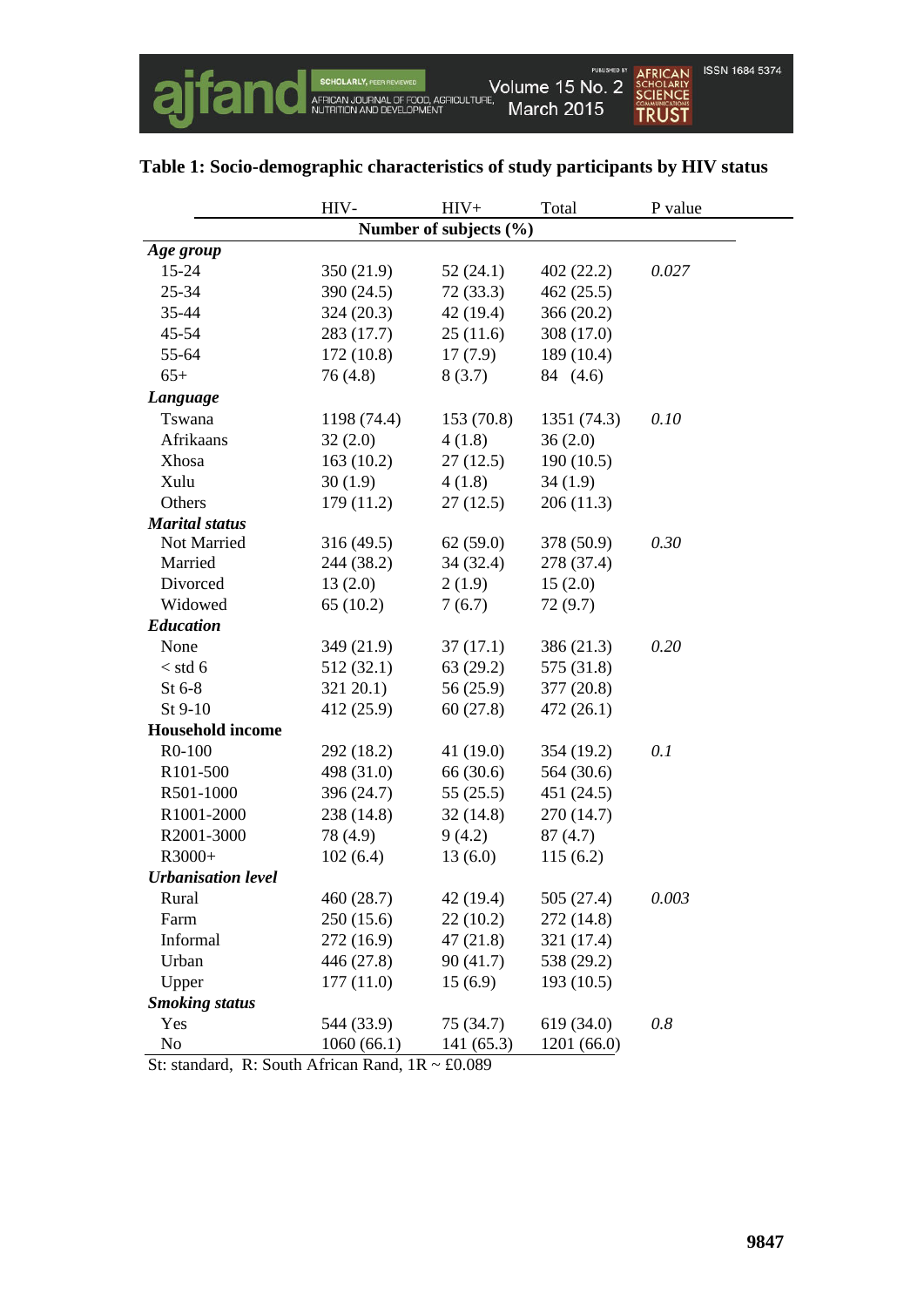

# **Table 2: Factor loadings and percent variation explained (% VE) for first four dietary patterns by HIV status**

|                         | $(HIV-)$         |             |                  |                                   |      | $(HIV+)$         |             |                  |                            |        |
|-------------------------|------------------|-------------|------------------|-----------------------------------|------|------------------|-------------|------------------|----------------------------|--------|
|                         | Animal<br>-based | Recommended | Staple-<br>based | Egg-and-<br>breakfast-<br>cereals | % VE | Animal-<br>based | Recommended | Staple-<br>based | Legumes-and-<br>Vegetables | $%$ VE |
| % variation             | 14.8             | 11.7        | 9.3              | 8.5                               |      | 17               | 10          | 8.6              | 7.7                        |        |
| Milk                    |                  |             |                  | $-0.2$                            | 0.6  | 0.4              | 0.2         | $-0.5$           |                            | 0.8    |
| Red Meat                | 0.6              |             | $-0.3$           |                                   | 0.5  | 0.7              |             |                  | $-0.3$                     | 0.7    |
| Chicken                 | 0.6              |             | $-0.3$           |                                   | 0.5  | 0.5              |             |                  | $-0.5$                     | 0.7    |
| Fish                    | 0.7              | $-0.7$      |                  |                                   | 0.9  | 0.8              | $-0.7$      |                  | 0.3                        | 0.9    |
| Legumes                 |                  | 0.3         | 0.7              | $-0.2$                            | 0.6  |                  |             | $-0.4$           | 0.5                        | 0.5    |
| Egg                     |                  |             |                  | 0.4                               | 0.3  |                  |             | 0.4              |                            | 0.8    |
| Fruits                  | 0.2              | 0.2         | $-0.2$           |                                   | 0.5  | 0.3              | 0.4         | 0.2              |                            | 0.7    |
| Vegetables              | 0.3              | 0.3         |                  |                                   | 0.5  | 0.3              | 0.6         |                  | 0.3                        | 0.8    |
| Potato                  | 0.4              | 0.4         | 0.2              |                                   | 0.3  |                  | 0.5         |                  | 0.4                        | 0.6    |
| Maize meal              | $-0.2$           | $-0.3$      | 0.3              | 0.4                               | 0.5  |                  | $-0.3$      | 0.6              |                            | 0.5    |
| Rice                    | 0.3              | 0.3         |                  |                                   | 0.3  | 0.3              |             |                  |                            | 0.7    |
| "Samp"                  |                  |             | 0.7              |                                   | 0.6  | $-0.2$           |             |                  | 0.4                        | 0.6    |
| <b>Bread</b>            |                  | 0.3         | 0.2              | 0.5                               | 0.4  |                  | 0.4         | 0.4              | 0.2                        | 0.6    |
| <b>Breakfast cereal</b> |                  |             |                  | 0.4                               | 0.3  |                  | 0.3         |                  |                            | 0.6    |
| Other cereal            |                  | 0.5         |                  |                                   | 0.4  |                  | 0.2         |                  |                            | 0.8    |
| (sorghum, oats $&$      |                  |             |                  |                                   |      |                  |             |                  |                            |        |
| pasta)                  |                  |             |                  |                                   |      |                  |             |                  |                            |        |
| Fat                     | 0.8              | $-0.7$      |                  |                                   | 0.9  | 0.8              | $-0.7$      |                  | 0.3                        | 0.9    |
| Sugar                   |                  |             |                  |                                   | 0.4  |                  |             |                  |                            | 0.7    |

% VE refers to percentage variability explained by individual foods for different dietary components. Samp is a diet made from maize meal and rice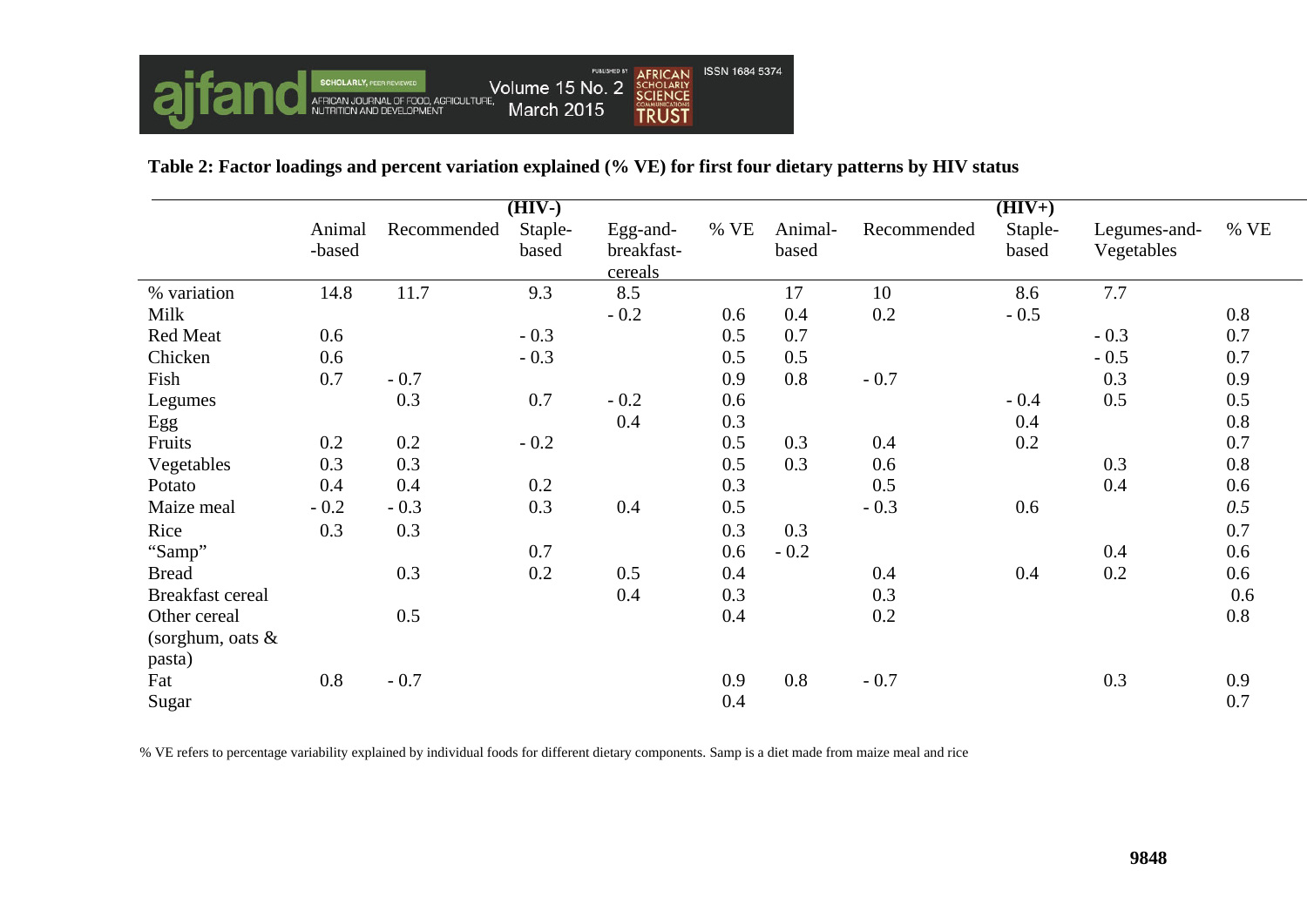

|                          | HIV-            |               |                 | $HIV +$                     |                 |                 |                 |                           |
|--------------------------|-----------------|---------------|-----------------|-----------------------------|-----------------|-----------------|-----------------|---------------------------|
|                          | Animal<br>based | Recommended   | Staple<br>based | Egg and<br>breakfast cereal | Animal<br>based | Recommend<br>ed | Staple<br>based | Legumes and<br>vegetables |
| <b>Macronutrients</b>    |                 |               |                 |                             |                 |                 |                 |                           |
| Energy                   | 0.39            | 0.27          | 0.28            | 0.52                        | 0.32            |                 |                 | 0.64                      |
| Total protein            | 0.54            | 0.17          | 0.28            | 0.39                        | 0.53            |                 |                 | 0.54                      |
| Total fat                | 0.56            | 0.26          | 0.20            | 0.24                        | 0.53            | $0.29\dagger$   |                 | 0.39                      |
| Carbohydrate             | 0.22            | 0.22          | 0.30            | 0.54                        |                 |                 |                 | 0.66                      |
| Saturated fat            | 0.50            | 0.31          |                 | $0.2*$                      | 0.54            | 0.29            |                 | $0.11\dagger$             |
| <b>PUFA</b>              | 0.31            | $0.24\dagger$ |                 | 0.48                        | 0.42            | 0.22            | 0.26            | 0.37                      |
| Dietary cholesterol      | $0.25\dagger$   |               |                 | 0.49                        | 0.30            |                 |                 | 0.36                      |
| Fibre                    | $0.24*$         | 0.31          | $0.27\dagger$   | 0.45                        | 0.35            | 0.32            | 0.30            | 0.31                      |
| <b>Mineral elements</b>  |                 |               |                 |                             |                 |                 |                 |                           |
| Calcium (Ca)             | 0.47            | 0.24          | 0.21            |                             | 0.50            | $0.26\dagger$   |                 |                           |
| Iron $(Fe)$              | 0.44            | 0.22          | 0.16            | 0.43                        | 0.44            | $0.19*$         |                 | 0.47                      |
| Potassium (K)            | 0.59            | 0.37          | 0.28            | 0.21                        | 0.54            | 0.32            |                 | $0.31\dagger$             |
| $\text{Zinc}(\text{Zn})$ | 0.53            | 0.23          | 0.15            | 0.32                        | 0.54            | $0.23*$         |                 | 0.41                      |
| <b>Vitamins</b>          |                 |               |                 |                             |                 |                 |                 |                           |
| Vitamin A                | 0.39            | 0.23          |                 |                             | 0.50            |                 |                 |                           |
| Thiamine $(B_1)$         | 0.27            | 0.19          | 0.23            | 0.46                        | $0.27*$         |                 |                 | 0.55                      |
| Riboflavin $(B_2)$       | 0.38            | 0.20          | $0.09\dagger$   | 0.21                        | $0.26\dagger$   |                 |                 | $0.28\dagger$             |
| Niacin $(B_3)$           | 0.44            | 0.15          | 0.17            | 0.33                        | 0.32            |                 |                 | 0.46                      |
| Pantothenic acid $(B_5)$ | 0.52            | 0.32          | 0.17            | 0.31                        | 0.43            | $0.19*$         |                 | 0.46                      |
| Folic acid $(B_9)$       | 0.48            | 0.40          | 0.31            | 0.29                        | 0.37            | $0.28\dagger$   |                 | 0.36                      |
| Ascorbic acid (C)        | 0.47            | 0.41          |                 |                             | 0.50            | 0.32            |                 |                           |
| Vitamin D                | 0.22            | $-0.1\dagger$ |                 | 0.38                        | $0.18*$         |                 |                 | 0.51                      |
| Vitamin E                | 0.31            | 0.18          | 0.23            | 0.41                        | $0.25*$         | $0.19*$         |                 | 0.51                      |

# **Table 3: Adjusted Spearman rank correlation coefficients (r) between patterns of dietary intake and nutrients by HIV status**

All P values were less than 0.001 unless otherwise stated, \*P<0.05, †P<0.01. Correlation coefficients with P>0.05 have not been presented Correlation adjusted for age, urbanization level, smoking status, gender and energy, PUFA: Poly Unsaturated Fatty Acid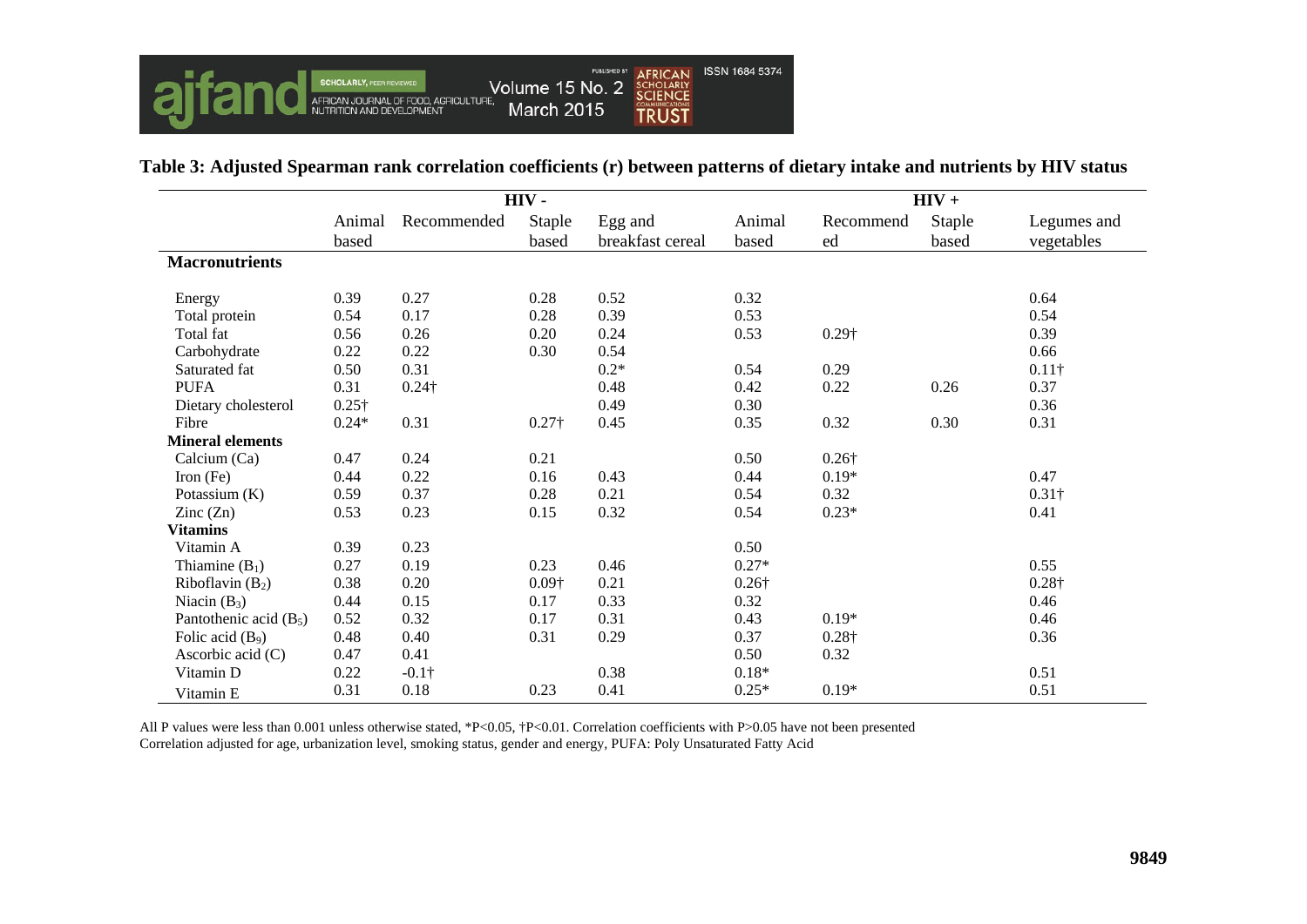

### **Table 4: Adjusted parameter estimates (co-efficient) and 95% CI between thirds of dietary pattern scores and nutrient intakes**

|                                | there is pattern scores and nutrient intakes<br>Animal-based | Recommended                              | Staple-based                          | Egg and breakfast               |
|--------------------------------|--------------------------------------------------------------|------------------------------------------|---------------------------------------|---------------------------------|
|                                |                                                              |                                          |                                       | cereals                         |
| <b>Energy</b>                  |                                                              |                                          |                                       |                                 |
| T1                             | $\overline{0}$                                               |                                          | $\mathbf{0}$                          | $\boldsymbol{0}$                |
| T <sub>2</sub>                 | $0.04(0.03, 0.06)$ <sup>+</sup>                              |                                          | $0.04(0.02, 0.06)$ <sup>+</sup>       | $0.06(0.04, 0.07)$ †            |
| T <sub>3</sub>                 | $0.05(0.03, 0.08)$ <sup>+</sup>                              |                                          | $0.06(0.04, 0.08)$ <sup>+</sup>       | $0.09(0.07, 0.11)$ †            |
| <b>Total protein</b>           |                                                              |                                          |                                       |                                 |
| T <sub>1</sub>                 | $\boldsymbol{0}$                                             |                                          |                                       | $\boldsymbol{0}$                |
| T <sub>2</sub>                 | $0.14(0.12, 0.16)$ <sup>+</sup>                              |                                          |                                       | $0.04(0.01, 0.06)$ **           |
| T <sub>3</sub>                 | $0.25(0.22, 0.29)$ †                                         |                                          |                                       | $0.04(0.01, 0.08)$ **           |
| <b>Total fat</b>               |                                                              |                                          |                                       |                                 |
| T1                             | $\boldsymbol{0}$                                             | $\boldsymbol{0}$                         |                                       |                                 |
| T <sub>2</sub>                 | $0.19(0.14, 0.23)$ †                                         | $0.09(0.04, 0.13)$ †                     |                                       |                                 |
| T <sub>3</sub>                 | $0.35(0.29, 0.40)$ <sup>+</sup>                              | $0.11(0.06, 0.15)$ †                     |                                       |                                 |
| <b>Total</b>                   |                                                              |                                          |                                       |                                 |
| carbohydrate                   |                                                              |                                          |                                       |                                 |
| T1                             | $\boldsymbol{0}$                                             |                                          | $\Omega$                              | $\theta$                        |
| T <sub>2</sub>                 | $-0.03$ NS                                                   |                                          | $0.07(0.04, 0.10)$ †                  | $0.09(0.07, 0.12)$ <sup>+</sup> |
| T <sub>3</sub>                 | $-0.12$ $(-0.15, -0.08)$ <sup>+</sup>                        |                                          | $0.10(0.07, 0.13)$ †                  | $0.15(0.12, 0.18)$ <sup>+</sup> |
| <b>Poly Unsaturated</b>        |                                                              |                                          |                                       |                                 |
| <b>Fatty Acid (PUFA)</b><br>T1 | $\mathbf{0}$                                                 |                                          | $\boldsymbol{0}$                      | $\boldsymbol{0}$                |
| T <sub>2</sub>                 | $0.14(0.09, 0.20)$ †                                         |                                          | $0.09(0.04, 0.14)$ **                 | $0.08(0.02, 0.13)$ **           |
| T <sub>3</sub>                 | $0.24(0.17, 0.30)$ †                                         |                                          | $0.14(0.08, 0.20)$ <sup>+</sup>       | $0.13(0.07, 0.19)$ <sup>+</sup> |
| <b>Saturated fat</b>           |                                                              |                                          |                                       |                                 |
| T1                             | $\boldsymbol{0}$                                             | $\boldsymbol{0}$                         | $\boldsymbol{0}$                      |                                 |
| T <sub>2</sub>                 | $0.20(0.14, 0.26)$ †                                         | $0.12(0.06, 0.17)$ †                     | $-0.07$ $(-0.13, -0.02)$ *            |                                 |
| T <sub>3</sub>                 | $0.37(0.30, 0.44)$ †                                         | $0.11(0.05, 0.17)$ **                    | $-0.12$ $(-0.18, -0.06)$ <sup>+</sup> |                                 |
| <b>Cholesterol</b>             |                                                              |                                          |                                       |                                 |
| T1                             | $\overline{0}$                                               |                                          |                                       |                                 |
| T <sub>2</sub>                 | $0.18(0.08, 0.29)$ **                                        |                                          |                                       |                                 |
| T <sub>3</sub>                 | $0.46(0.33, 0.58)$ †                                         |                                          |                                       |                                 |
| <b>Fibre</b>                   |                                                              |                                          |                                       |                                 |
| T1                             | $\overline{0}$                                               | $\mathbf{0}$                             | 0                                     | 0                               |
| T <sub>2</sub>                 | $0.10(0.05, 0.14)$ †                                         | $0.06(0.02, 0.12)$ **                    | $0.26(0.21, 0.30)$ <sup>+</sup>       | $0.12(0.07, 0.16)$ <sup>+</sup> |
| T <sub>3</sub>                 | $0.19(0.13, 0.24)$ †                                         | $0.26(0.22, 0.31)$ †                     | $0.26(0.21, 0.30)$ †                  | $0.23(0.18, 0.28)$ <sup>+</sup> |
| Ca                             |                                                              |                                          |                                       |                                 |
| T <sub>1</sub>                 | $\boldsymbol{0}$                                             | $\boldsymbol{0}$                         |                                       | $\boldsymbol{0}$                |
| T <sub>2</sub>                 | $0.19(0.12, 0.26)$ †                                         | $0.12(0.05, 0.18)$ **                    |                                       | $-0.20$ $(-0.27, -0.13)$ †      |
| T <sub>3</sub>                 | $0.36(0.28, 0.45)$ †                                         | $0.13(0.06, 0.20)$ **                    |                                       | $-0.34$ $(-0.42, 0.26)$ †       |
| Fe                             |                                                              |                                          |                                       |                                 |
| T1                             | $\boldsymbol{0}$                                             | $\boldsymbol{0}$                         |                                       | $\boldsymbol{0}$                |
| T <sub>2</sub>                 | $0.19(0.14, 0.24)$ †                                         | $0.05(0.00, 0.10)$ *                     |                                       | $0.07(0.02, 0.12)$ **           |
| T <sub>3</sub>                 | $0.24(0.18, 0.30)$ †                                         | $0.06(0.01, 0.11)*$                      |                                       | $0.11(0.06, 0.17)$ †            |
| $\mathbf K$                    |                                                              |                                          |                                       |                                 |
| T1<br>T <sub>2</sub>           | $\overline{0}$<br>$0.15(0.12, 0.18)$ <sup>+</sup>            | $\boldsymbol{0}$<br>$0.05(0.02, 0.07)^*$ |                                       |                                 |
| T <sub>3</sub>                 | $0.26(0.23, 0.30)$ <sup>+</sup>                              | $0.12(0.09, 0.15)$ **                    |                                       |                                 |
| Zn                             |                                                              |                                          |                                       |                                 |
| T1                             | $\boldsymbol{0}$                                             |                                          |                                       |                                 |
| T <sub>2</sub>                 | $0.17(0.13, 0.21)$ †                                         |                                          |                                       |                                 |
| T <sub>3</sub>                 | $0.29(0.25, 0.34)$ †                                         |                                          |                                       |                                 |
| Vitamin A                      |                                                              |                                          |                                       |                                 |
| T1                             | $\boldsymbol{0}$                                             |                                          |                                       |                                 |
|                                |                                                              |                                          |                                       |                                 |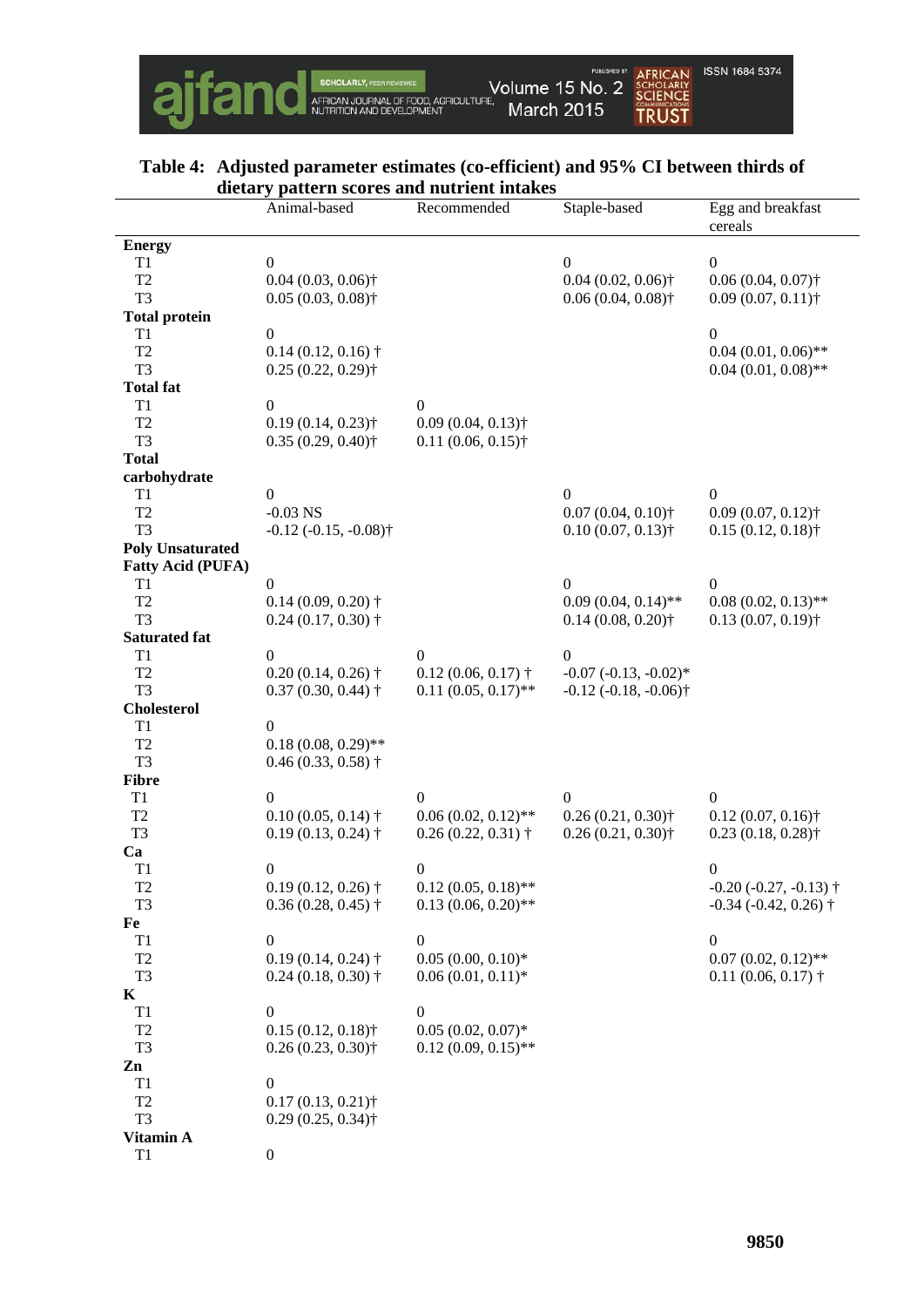|                        |                                 | FOOD, AGRICULTURE.                          | <b>PUBLISHED BY</b><br>AFRICAN<br>Volume 15 No. 2<br><b>March 2015</b><br><b>TRUST</b> | ISSN 1684 5374                  |
|------------------------|---------------------------------|---------------------------------------------|----------------------------------------------------------------------------------------|---------------------------------|
| T <sub>2</sub>         | $0.47(0.34, 0.59)$ <sup>†</sup> |                                             |                                                                                        |                                 |
| T <sub>3</sub>         | $0.66(0.51, 0.80)$ <sup>+</sup> |                                             |                                                                                        |                                 |
| Vitamin B <sub>1</sub> |                                 |                                             |                                                                                        |                                 |
| T1                     |                                 |                                             | $\Omega$                                                                               | $\boldsymbol{0}$                |
| T <sub>2</sub>         |                                 |                                             | $0.06(0.02, 0.10)$ **                                                                  | 0.11(0.07, 0.195)               |
| T <sub>3</sub>         |                                 |                                             | $0.07(0.03, 0.11)$ **                                                                  | $0.15(0.10, 0.19)$ <sup>+</sup> |
| Vitamin B <sub>2</sub> |                                 |                                             |                                                                                        |                                 |
| T1                     | $\boldsymbol{0}$                |                                             |                                                                                        |                                 |
| T <sub>2</sub>         | $0.09(0.03, 0.18)$ **           |                                             |                                                                                        |                                 |
| T <sub>3</sub>         | $0.13(0.06, 0.21)$ **           |                                             |                                                                                        |                                 |
| Vitamin B <sub>3</sub> |                                 |                                             |                                                                                        |                                 |
| T1                     | $\boldsymbol{0}$                | $\boldsymbol{0}$                            |                                                                                        |                                 |
| T <sub>2</sub>         | $0.14(0.09, 0.18)$ <sup>+</sup> | $-0.07(-0.12, -$<br>$(0.03)$ **             |                                                                                        |                                 |
| T <sub>3</sub>         | $0.20(0.14, 0.26)$ †            | $-0.09$ $(-0.14, -$<br>$0.04$ <sup>**</sup> |                                                                                        |                                 |
| Vitamin B <sub>5</sub> |                                 |                                             |                                                                                        |                                 |
| T1                     | $\boldsymbol{0}$                | $\boldsymbol{0}$                            |                                                                                        | $\boldsymbol{0}$                |
| T <sub>2</sub>         | $0.13(0.08, 0.17)$ †            | $0.04$ $(0.00, 0.09)$ *                     |                                                                                        | $0.06(0.12, 0.10)$ *            |
| T <sub>3</sub>         | $0.29(0.24, 0.35)$ †            | $0.11(0.06, 0.16)$ <sup>+</sup>             |                                                                                        | $0.10(0.05, 0.15)$ †            |
| <b>Vitamin B9</b>      |                                 |                                             |                                                                                        |                                 |
| T1                     | $\theta$                        | $\mathbf{0}$                                | $\Omega$                                                                               | $\Omega$                        |
| T <sub>2</sub>         | $0.13(0.08, 0.18)$ <sup>+</sup> | $0.11(0.06, 0.15)$ <sup>+</sup>             | $0.05(0.00, 0.09)*$                                                                    | $0.06(0.02, 0.11)$ **           |
| T <sub>3</sub>         | $0.28(0.23, 0.34)$ †            | $0.22(0.17, 0.27)$ †                        | $0.16(0.11, 0.21)$ †                                                                   | $0.09(0.04, 0.14)$ **           |
| Vitamin C              |                                 |                                             |                                                                                        |                                 |
| T1                     | $\mathbf{0}$                    | $\boldsymbol{0}$                            |                                                                                        |                                 |
| T <sub>2</sub>         | $0.45(0.34, 0.56)$ †            | $0.33(0.22, 0.43)$ <sup>†</sup>             |                                                                                        |                                 |
| T <sub>3</sub>         | $1.02(0.90, 1.16)$ <sup>†</sup> | $0.70(0.58, 0.81)$ †                        |                                                                                        |                                 |
| Vitamin D              |                                 |                                             |                                                                                        |                                 |
| T1                     | $\theta$                        |                                             |                                                                                        | $\overline{0}$                  |
| T <sub>2</sub>         | $0.16(0.03, 0.29)$ *            |                                             |                                                                                        | $0.35(0.23, 0.47)$ <sup>+</sup> |
| T <sub>3</sub>         | $0.41(0.26, 0.56)$ †            |                                             |                                                                                        | $0.67(0.53, 0.81)$ †            |
| <b>Vitamin E</b>       |                                 |                                             |                                                                                        |                                 |
| T1                     | $\boldsymbol{0}$                | $\boldsymbol{0}$                            | $\Omega$                                                                               | $\boldsymbol{0}$                |
| T <sub>2</sub>         | $0.11(0.04, 0.18)$ *            | $0.03$ ( $-0.03$ , $0.10$ )                 | $0.07(0.01, 0.14)$ *                                                                   | $0.12(0.06, 0.19)$ *            |
| T <sub>3</sub>         | $0.20(0.11, 0.28)$ †            | $0.10(0.03, 0.17)$ **                       | $0.13(0.05, 0.20)$ **                                                                  | $0.25(0.17, 0.33)$ <sup>+</sup> |

Analysis adjusted for energy intake, age, gender, urbanization level and smoking; T1: Lower third, T2: middle third, T3: upper third; \*P<0.05, \*\*P<0.01, †P<0.001; Note: The parameter estimates have no units. They are relative values which show relative change in nutrient intake by thirds of increase of dietary score. To simplify the table, values are presented for the HIV- group only since similar trends were found in the HIV+ group. Also non linear associations and insignificant linear associations have been omitted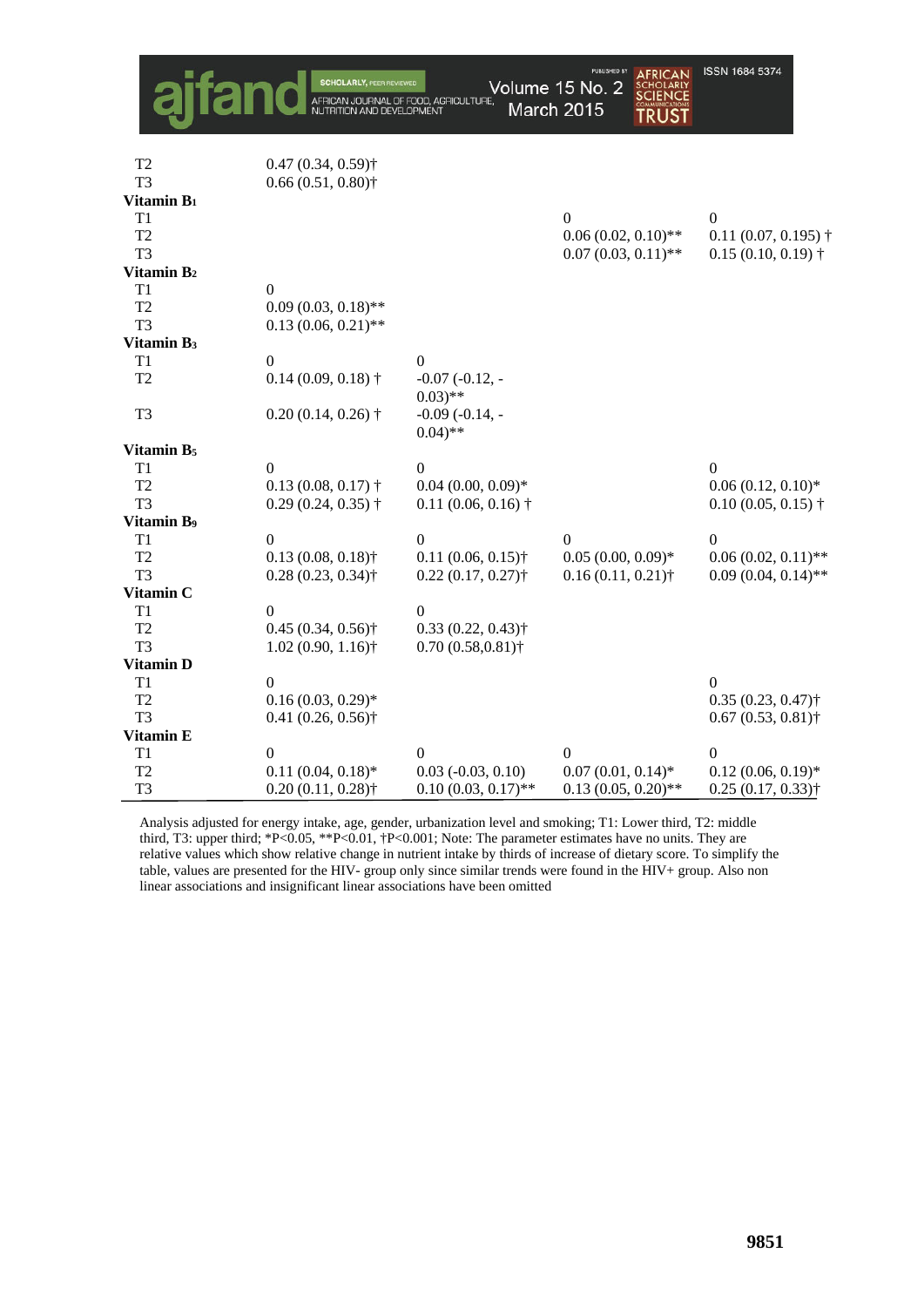

### **REFERENCES**

- 1. **Bourne LT, Lambert EVand K Steyn** Where does the black population of South Africa stand on the nutrition transition? *Public Health Nutr* 2002;**5**:157- 62.
- 2. **Nthangeni G, Steyn NP, Alberts M, Steyn K, Levitt NS, Laubscher R, Bourne L, Dick J and N Temple** Dietary intake and barriers to dietary compliance in black type 2 diabetic patients attending primary health-care services. *Public Health Nutr* 2002;**5**:329-38.
- 3. **McCullough ML, Feskanich D, Stampfer MJ, Rosner BA, Hu FB, Hunter DJ, Variyam JN, Colditz GA and WC Willet** Adherence to the Dietary Guidelines for Americans and risk of major chronic disease in women. *Am J Clin Nutr* 2000;**72**:1214-22.
- 4. **Paton NI, Sangeetha S, Earnest A and R Bellamy** The impact of malnutrition on survival and the CD4 count response in HIV-infected patients starting antiretroviral therapy. *HIV Med* 2006;**7**:323-30.
- 5. **Hendricks KM, Mwamburi DM, Newby PK and CA Wanke** Dietary patterns and health and nutrition outcomes in men living with HIV infection. *Am J Clin Nutr* 2008;**88**:1584-92.
- 6. **Kotler DP** Nutritional alterations associated with HIV infection. *J Acquir Immune Defic Syndr* 2000;**25** Suppl 1:S81-S87.
- 7. **Jiamton S, Pepin J, Suttent R, Filteau S, Mahakhanukrauh B, Hanshaoworakul W, Chaisilwattana P, Suthipinittharm P, Shetty P and S Jaffar** A randomized trial of the impact of multiple micronutrient supplementation on mortality among HIV-infected individuals living in Bangkok. *AIDS* 2003;**17**:2461-9.
- 8. **Fawzi WW, Msamanga GI, Spiegelman D, Wei R, Kapiga S, Villamor E, Mwakagile D, Mugusi F, Hertzmark E, Essex M and DJ Hunter** A randomized trial of multivitamin supplements and HIV disease progression and mortality. *N Engl J Med* 2004 **;351**: 23-32.
- 9. **Kupka R, Msamanga GI, Spiegelman D, Morris S, Mugusi F, Hunter DJ and WW Fawzi** Selenium status is associated with accelerated HIV disease progression among HIV-1-infected pregnant women in Tanzania. *J Nutr* 2004;**134**:2556-60.
- 10. **Shevitz AH and TA Knox** Nutrition in the era of highly active antiretroviral therapy. *Clin Infect Dis* 2001;**32**:1769-75.
- 11. **Hardon AP, Akurut D, Comoro C, Ekezie C, Irunde HF, Gerris T, Kglatwane J, Kwasa R, Maridadi J, Moroka M, Moyo S, Nakiyemba A,**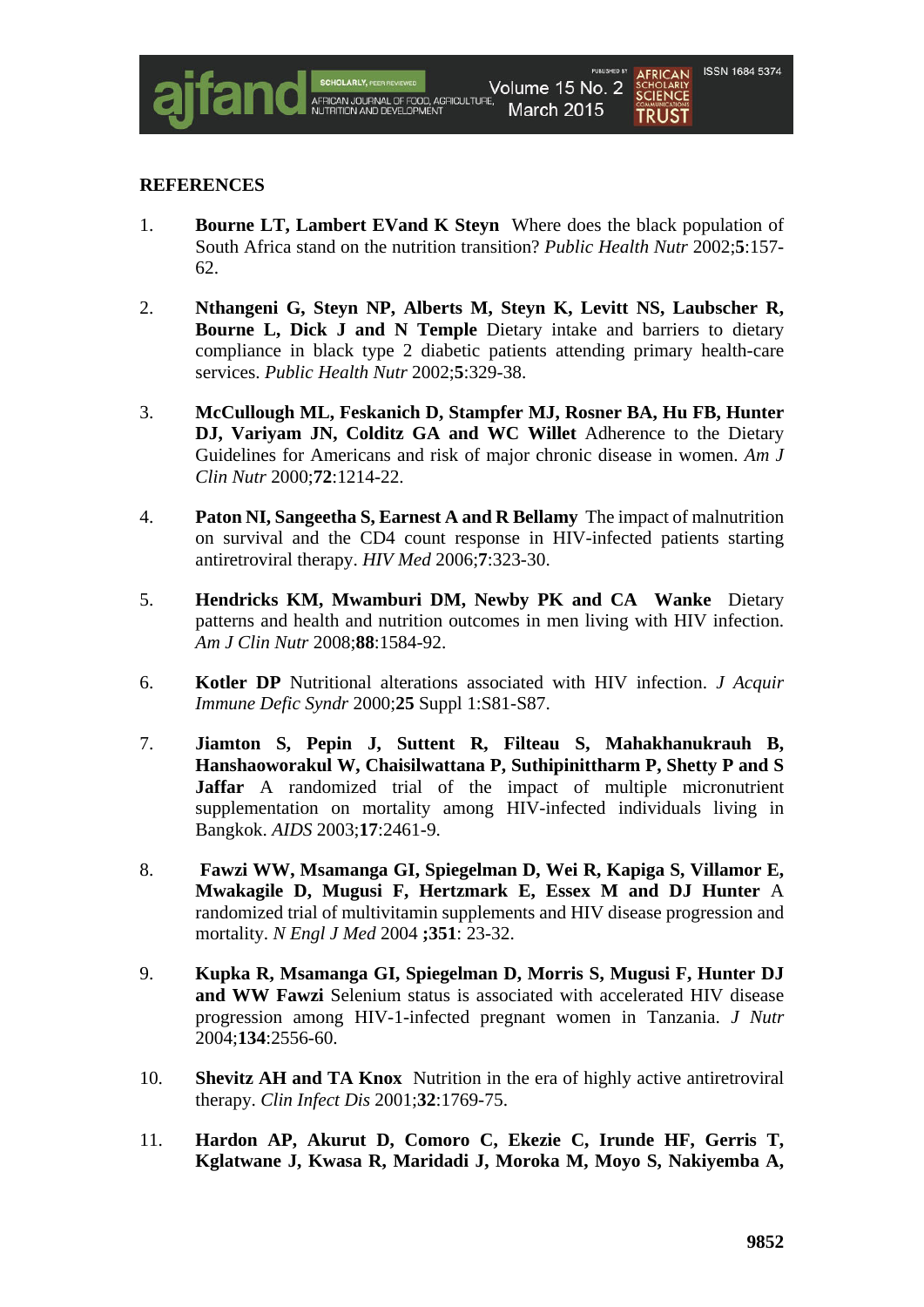

**Nsimba S, Ogenyi R, Oyabba T, Temu F and R Laing** Hunger, waiting time and transport costs: time to confront challenges to ART adherence in Africa. *AIDS Care* 2007;**19**:658-65.

- 12. **FAO/WHO**. International Conference on Nutrition. Food, Nutrition and Agriculture. 5-6. 1992. FAO, Rome.
- 13. South African Food Based Dietary Guidelines. *The South African Journal of Clinical Nutrition* 2001;**14**:S1-S80.14.
- 14. Department of Health South African National Guidelines on Nutrition for People Living with TB, HIV/AIDS and other chronic debilitating conditions (2001) Department of Health South Africa, South Africa.
- 15. **UNAIDS**. Joint United Nations Programme on HIV/AIDS (UNAIDS). Global Report UNAIDS report on the global AIDS epidemic 2010.
- 16. **WFP/WHO/UNAIDS**. UNAIDS Policy Brief: HIV, Food Security and Nutrition. 2008. UNAIDS, Switzerland.
- 17. **Scrimshaw NS, Taylor CE and JE Gordon** Interactions of nutrition and infection. Monogr Ser World Health Organ 1968;**57**:3-329.
- 18. **Calder PC and AA Jackson** Undernutrition, infection and immune function. *Nutr Res Rev* 2000;**13**:3-29.
- 19. **Piwoz E and E Preble** HIV/AIDS and nutrition: a review of the literature and recommendations for nutritional care and support in sub-Saharan Africa. 2000.
- 20. **Semba RD and AM Tang** Micronutrients and the pathogenesis of human immunodeficiency virus infection. *Br J Nutr* 1999;**81**:181-9.
- 21. **Swain JF, McCarron PB, Hamilton EF, Sacks FM and LJ Appel** Characteristics of the diet patterns tested in the optimal macronutrient intake trial to prevent heart disease (OmniHeart): options for a heart-healthy diet. *J Am Diet Assoc* 2008;**108**:257-65.
- 22. **Vorster HH, Venter CS, Wissing MP and BM Margetts** The nutrition and health transition in the North West Province of South Africa: a review of the THUSA (Transition and Health during Urbanisation of South Africans) study. *Public Health Nutr* 2005;**8**:480-90.
- 23. **Macintyre UE, Venter CS and HH Vorster** A culture-sensitive quantitative food frequency questionnaire used in an African population: 2. Relative validation by 7-day weighted records and biomarkers. *Public Health Nutr*  2001;**4**:63-71.